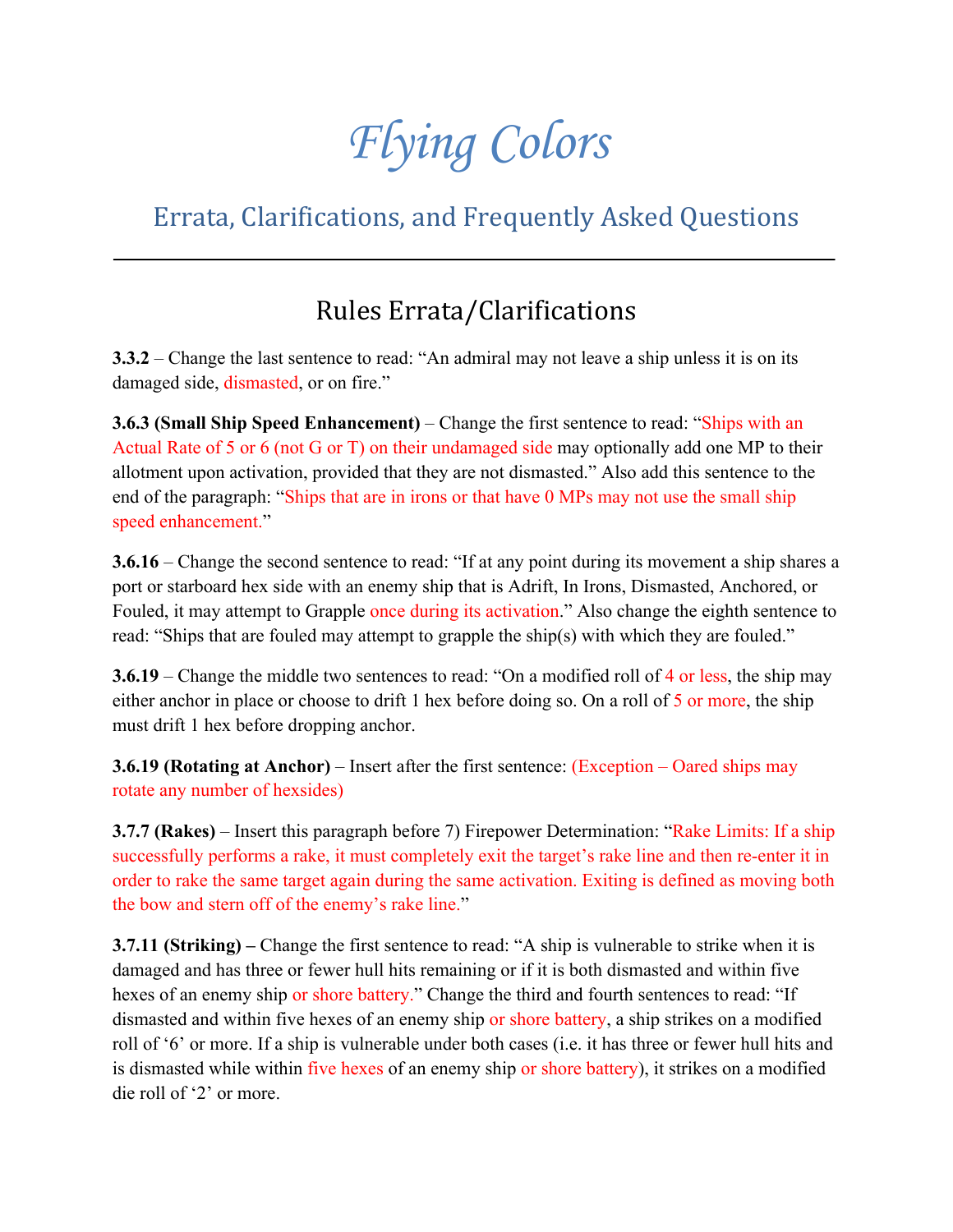**3.9.3 a) Break-off Modifiers** – Add this note to the end of the first bullet: "Do not count T-Rated vessels unless at least one of the fleets involved in a battle is entirely composed of T-Rated vessels."

**4.6.1** – Change the second sentence to read: "When firing upon a battery, only the Hull column is used. The only DRMs that are used on the Hit Results Table are for firing while anchored and firing outside the broadside arc." Change the next to last sentence to read: "Batteries neither benefit from nor are penalized by wind effects and do not receive carronade bonuses."

#### **Charts**

**Collision Table** – The results should be:

| $0 - 9$    | No Collision |
|------------|--------------|
| 10 or more | Fouled!      |

**Sternway Table** – The results should be:

| $0 - 4$   | May drift one hex before rotating  |
|-----------|------------------------------------|
| 5 or more | Must drift one hex before rotating |

**Strike Table** – The middle table should read: "When a ship is dismasted and within 5 hexes of an enemy ship or shore battery:" The bottom table should read: "When a ship has 3 or fewer hull hits remaining and is dismasted while within 5 hexes of an enemy ship or shore battery:"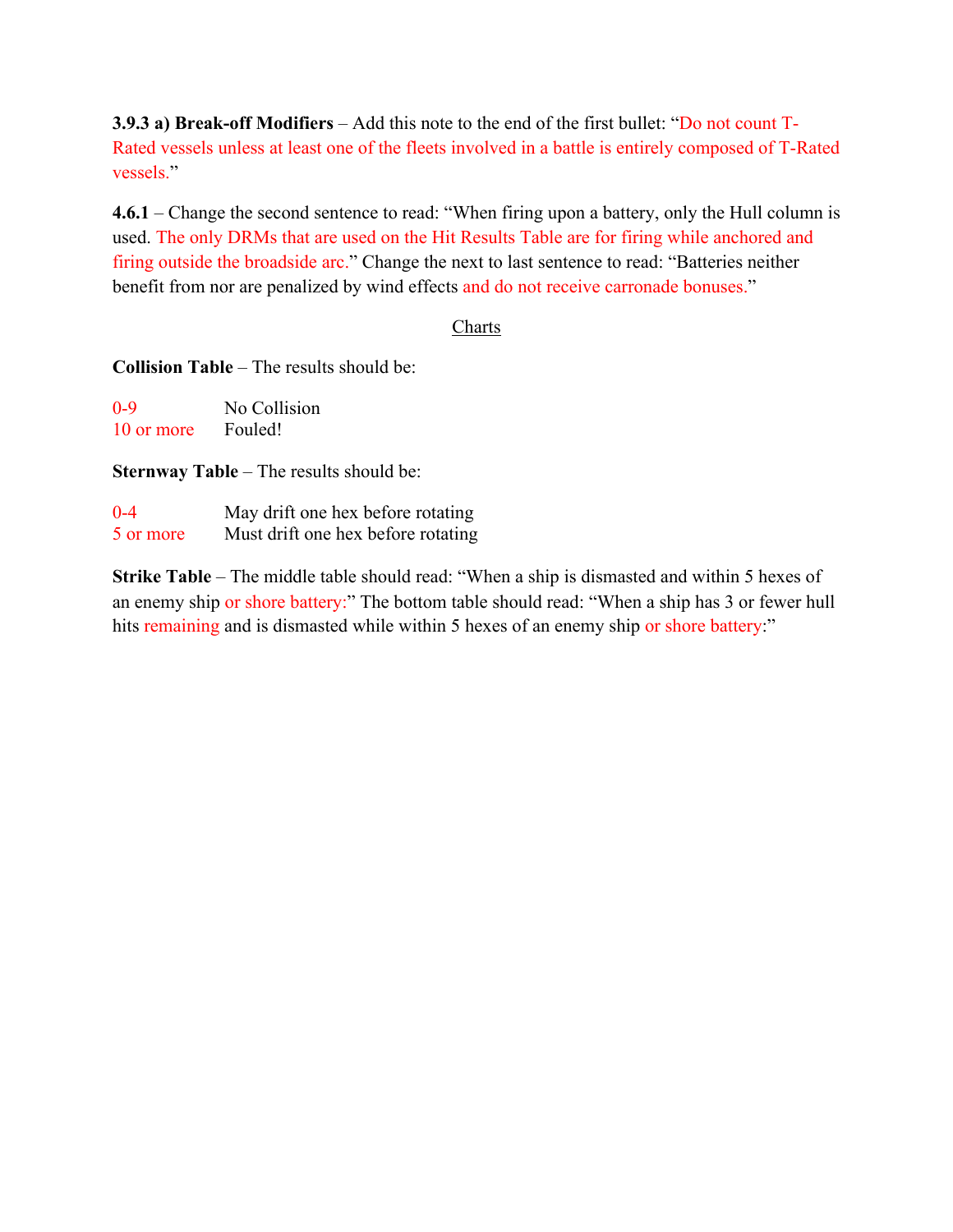# Flying Colors Scenario Errata

# **Camperdown**

Adamant should start in A6727-6827.

# **Cape Finisterre**

Bucentaure should start in B1616-1715. Atlas is in the counter mix.

# **Cape St. Vincent**

Use Colussus-b insead of Colossus.

# **El Ferrol**

Both Impéteux and San Antonio are in the counter mix (San Antonio has a new counter in *Ship of the Line*).

**Frigate Bay (St. Kitt's)** Languedoc should start in A5013-5112.

# **The Glorious First of June (all three scenarios)**

Add Brutus to the French setup in hex C5133, Direction 1.

# **Gut of Gibraltar** San Fernando should start in B4824-4823.

#### **Minorca** Use Ramillies instead of Ramillies-b.

**The Nile** There is no French ship called "Peuple Souverain". It should just be "Souverain".

# **Virginia Capes** Intrepid should start in C4601-B4734.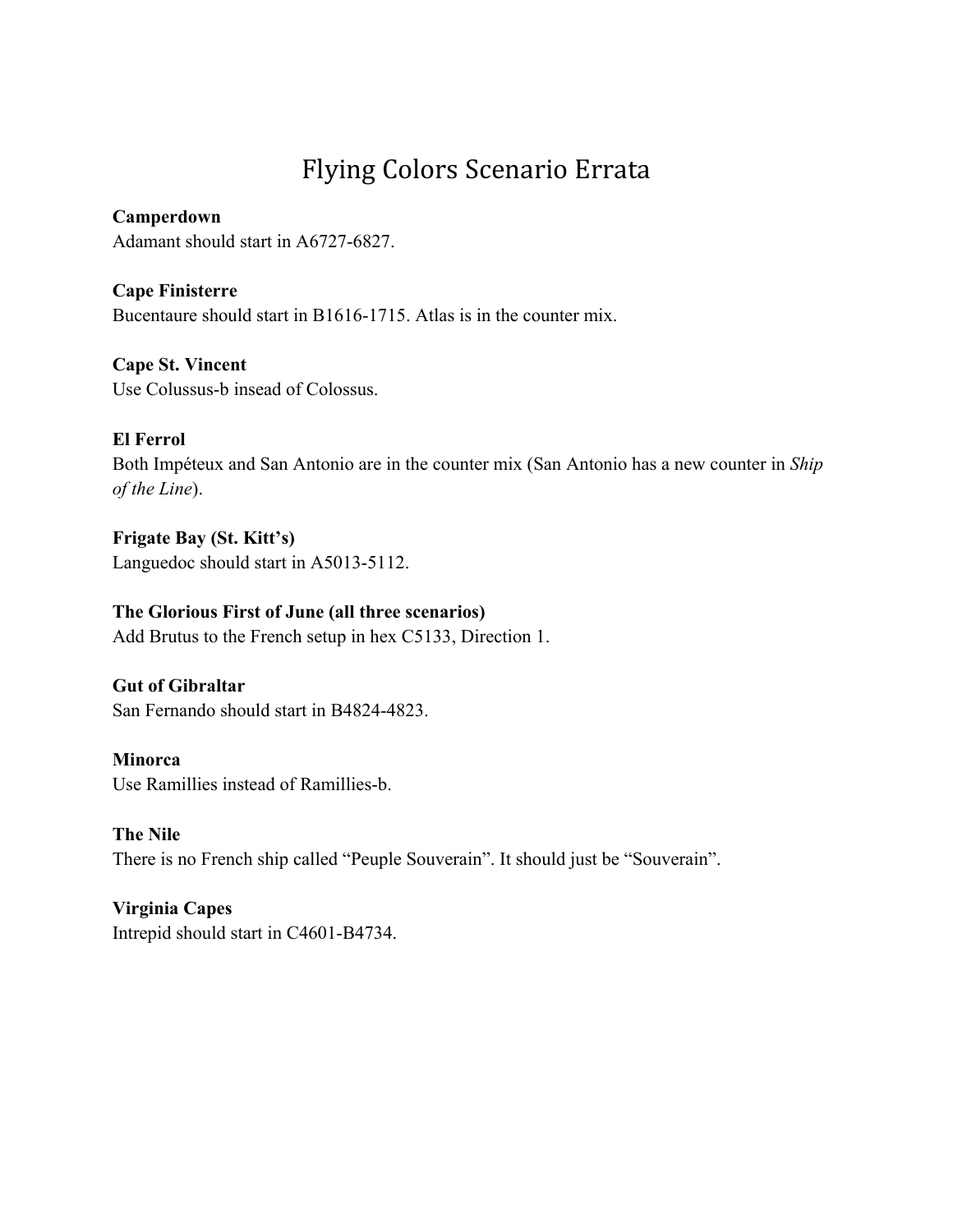# Ship of the Line Counter Errata

• The following ships *replace* those found in Flying Colors:

**British** Dreadnaught Neptune Temeraire Tonnant Belle Isle Impeteux Valiant **Spanish** Monarca Montañés San Antonio San Agustín San Ildefonso San Juan Neopmuceno

• The following ships *enhance* the original Flying Colors counter-mix:

**British** 

Prince

Prince George

#### French

Jacobin

Convention

Vengeur

# Spanish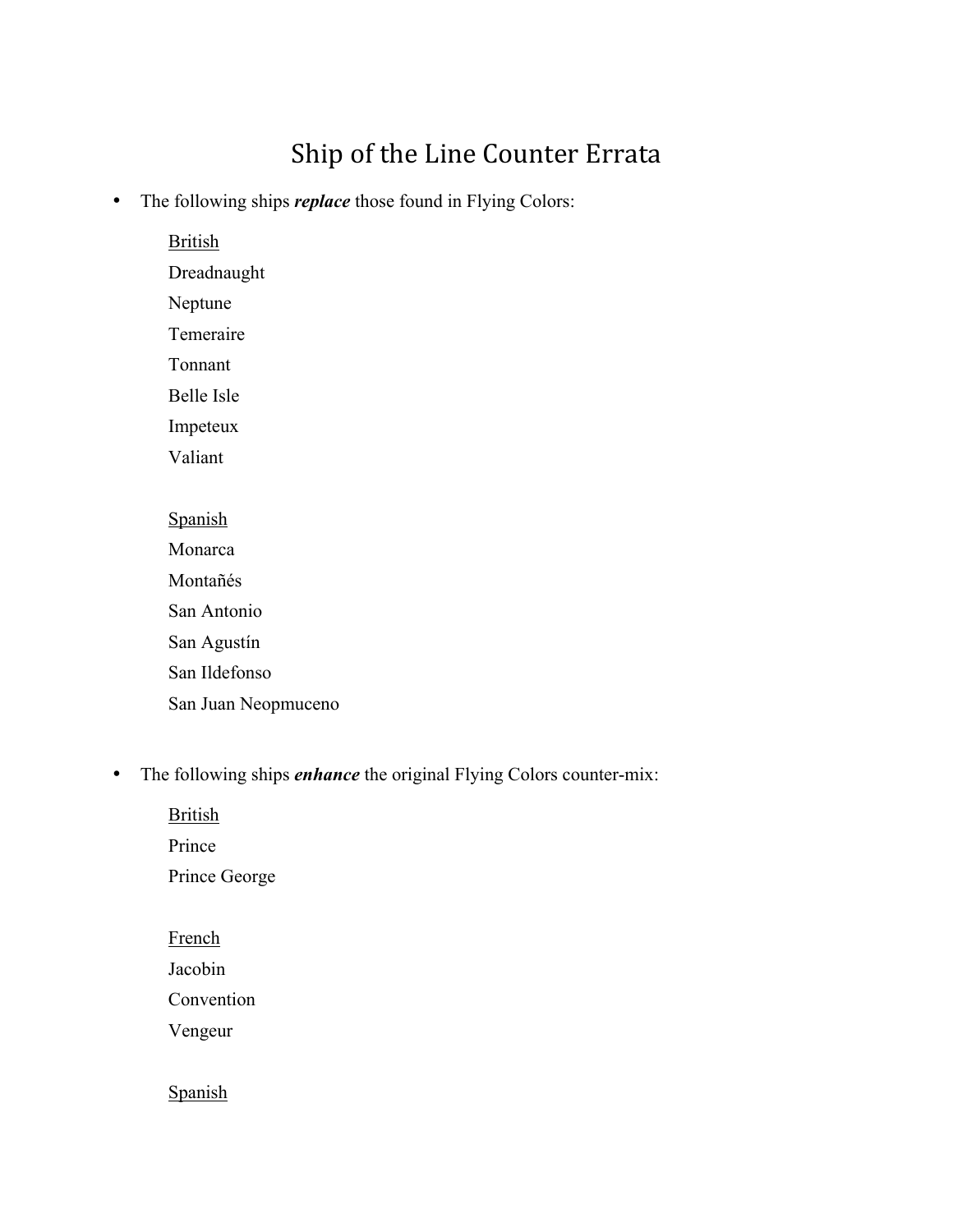San Fermín San Francisco de Paula

• The following is a list of errors on the counters for Ship of the Line:

#### British

Sultan-b is the same as Sultan. Princess Amelia should be a Black Rate 5 on reverse. Experiment should be Rate 5 on reverse.

#### French

Atlas is duplicated from Flying Colors. Desaix was not included in *Ship of the Line*. Consolante should be a White Rate 6 on reverse.

#### Spanish

Fénix should be a White Rate 5 on reverse. San Domingo should be a Black Rate 5 on reverse.

#### Dutch

Batavia, Erfprins and Piet Hein should be a White Rate 6 on reverse. Argo should be a Rate 6 on reverse.

#### Markers

The (-1) RR reduction was omitted from the additional 6-value Hull Hit markers supplied with Ship of the Line.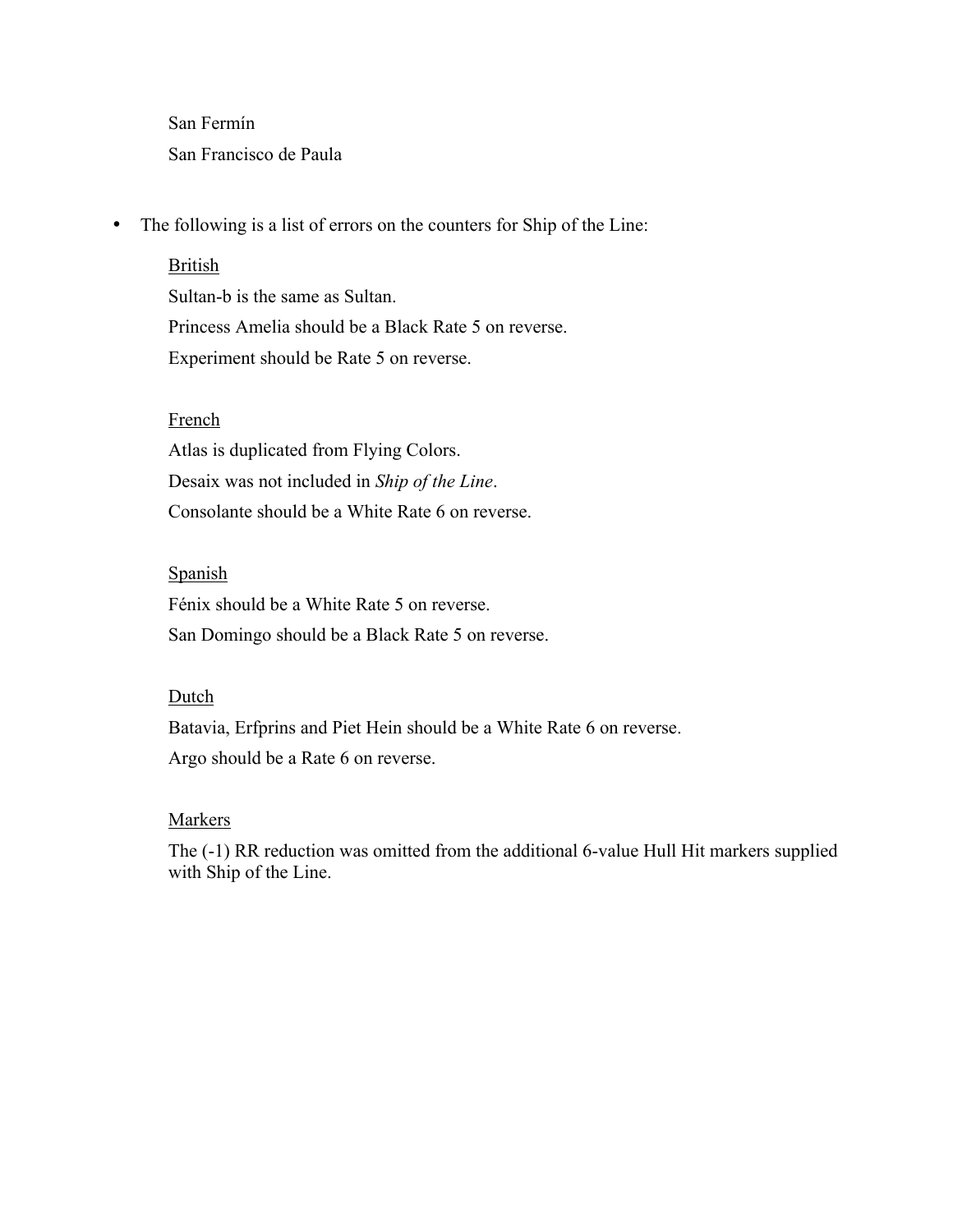# Ship of the Line Scenario Errata

#### **The Doggersbank**

Use H. Parker's 2-5-1 counter.

### **Fort Royal**

- Use Hood's 3-7-4 counter.
- The setup illustration in the playbook shows the wind at Direction 2. The text is correct it should be Direction 3.

**Grenada**

Use H. Parker's 2-5-1 counter.

### **Rhode Island**

- The wind direction should be 3 (Breezy).
- Roebuck should start in A5402 (Direction 4).
- Phoenix should start in A5031 (Direction 4).

**The Saintes I+II** Use Hood's 2-6-4 counter.

# **The Saintes II**

Special Rule #2 – The British may enter through any single hex between D4234 and D7034.

### **Ushant I**

Special Rule #6 – The French entry hex should be D3034.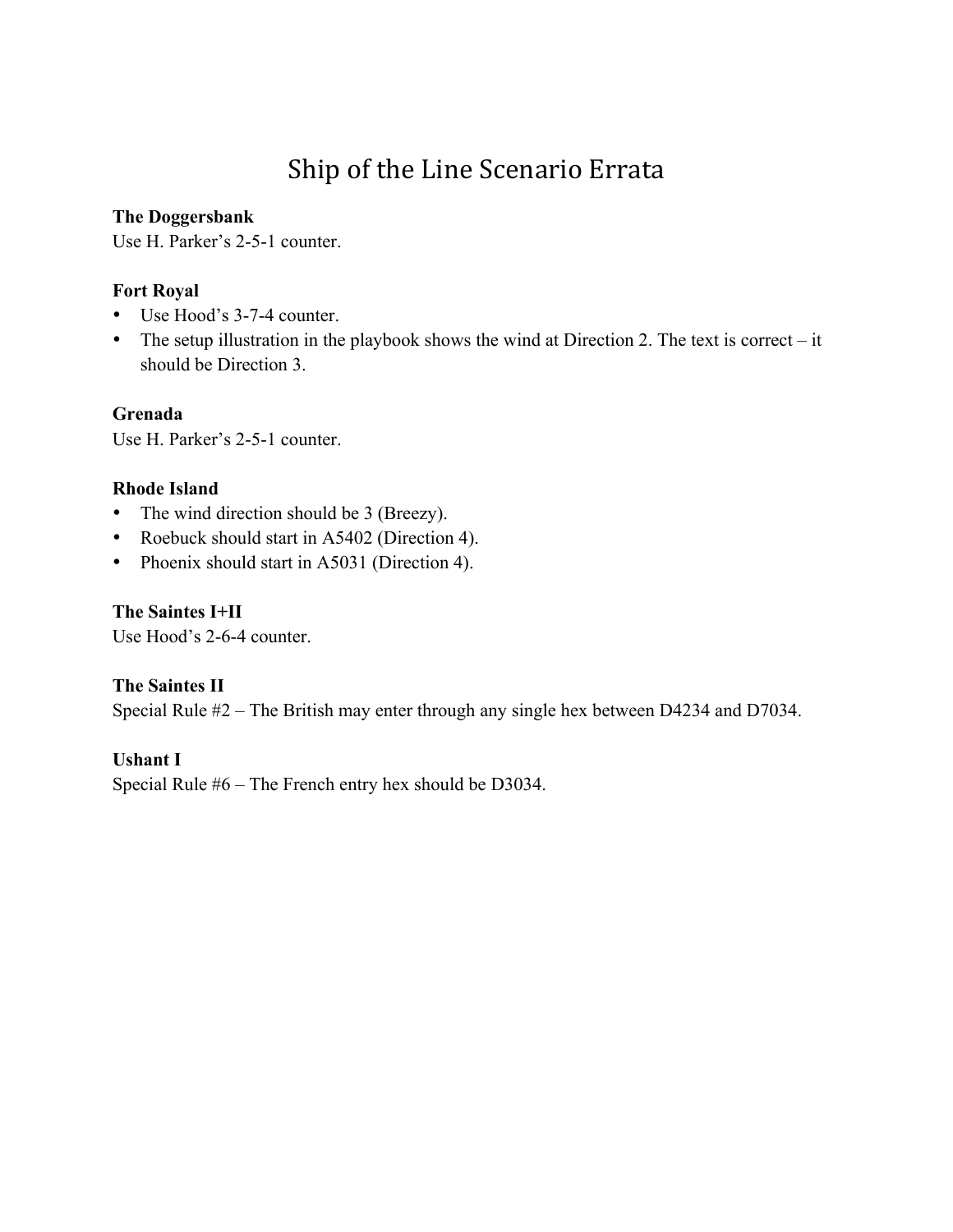# Serpents of the Seas Errata

- The following ships should have Marine values of 1 on their damaged sides: Essex (US), Essex-b (US), Indefatigable-b (BR), Nereide (BR), and Phoebe (BR).
- The British ship Owen is missing the gray circle behind its hull damage capacity on its damaged side.
- The "In Chains" markers were misprinted. They should say "In Irons".
- The rigging counters included with the game only go up to 12, but the sail damage capacity for all ships is still 15 hits as specified in 3.7.11.
- The tacking modifier on the Out of Command Option card should be -3.
- Valcour Island Modify Special Rule #4 to read as follows:

"Independent Gunboat Command: Given the size and light armament of these gunboats, they acted independently of the rest of the small fleets. To depict this, during the Command Determination phase of each turn, each player may select any gunboat to act as a command point for the other gunboats in the fleet. This gunboat is assumed to be stacked with a Commander with a 4-hex command range that may only be used to create Group or Formation commands. This commander has no other effect. Players can place a Command Split marker under the selected gunboat as a reminder."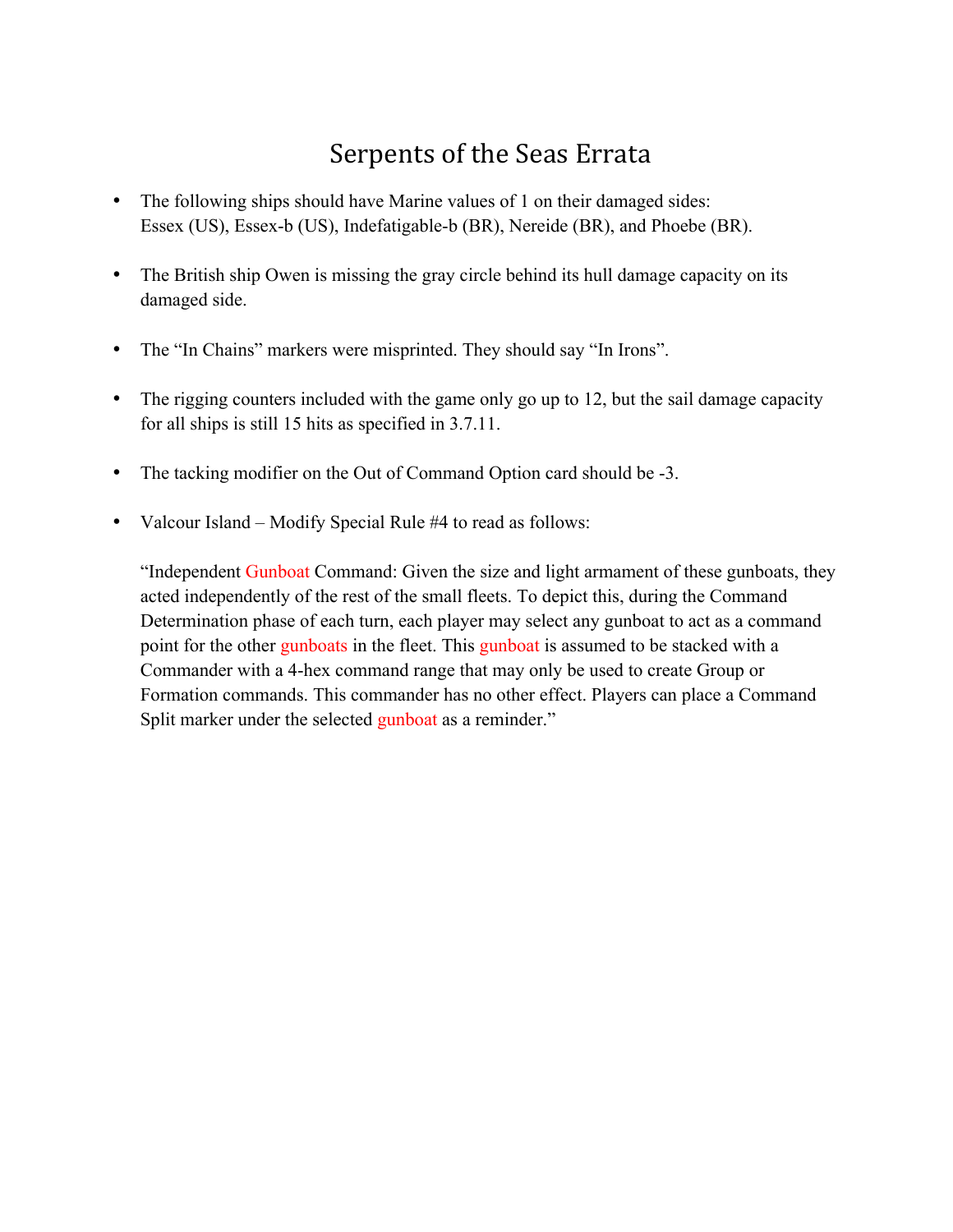# C3i Scenario Errata

#### $C3i \#20$

# **Trafalgar**

- Add the Spanish ship Argonauta to the Squadron of Observation. It begins in C2631-2531.
- Neptuno should start in B6312-6313.
- Leviathan should start in B3327-3228.
- San Juan Nepumuceno should start in C1034 (stern off map).

### $C3i \#21$

# **Duckworth's Choice**

- Éole should start in A4718-4717.
- Use César for Cassard.
- Use Victoire for Veteran.

# **Willaumez at Bay**

- Use César for Cassard.
- Use Victoire for Veteran.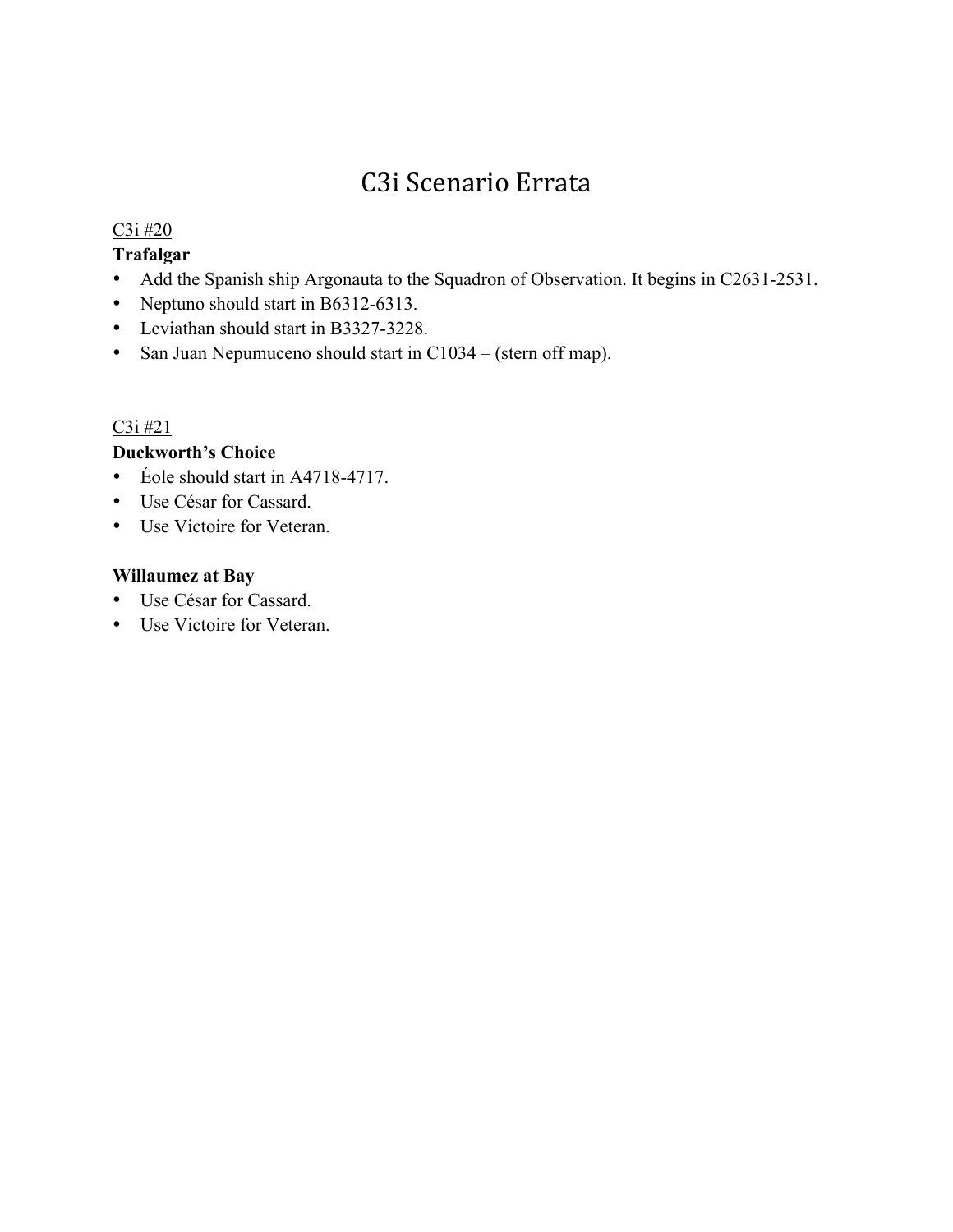# Frequently Asked Questions

3.8.1 If a ship of the side that has higher audacity happens to drift off of the map, does it count as sunk?

#### *It counts as sunk.*

3.6.9, 3.6.15 Can a ship that is required to move back one hex with the wind due to a poor roll on the Sternway Table cause a Collision, or is this treated like Drifting when the hex that would be entered is occupied by another ship?

#### *It's treated as if drifting (no collisions).*

3.7.11 Is it correct that a Captured ship that is vulnerable must still roll for Striking, but with the Audacity modifier of the side currently controlling the ship?

*No.*

Can a ship that has Struck scuttle itself to avoid capture?

*No.*

3.7.7 (Rake) Can a Dismasted (or otherwise immobile) ship attempt a Rake during its activation?

*Yes.*

3.7.7 7d) How strict is the definition of "firing into the wind" and "firing with the wind" for purposes of figuring the wind modifiers?

> *The point to remember is that the target's location is irrelevant when figuring out the wind modifier. The only thing that matters is the position of the wind relative to the firing ship.*

*See below*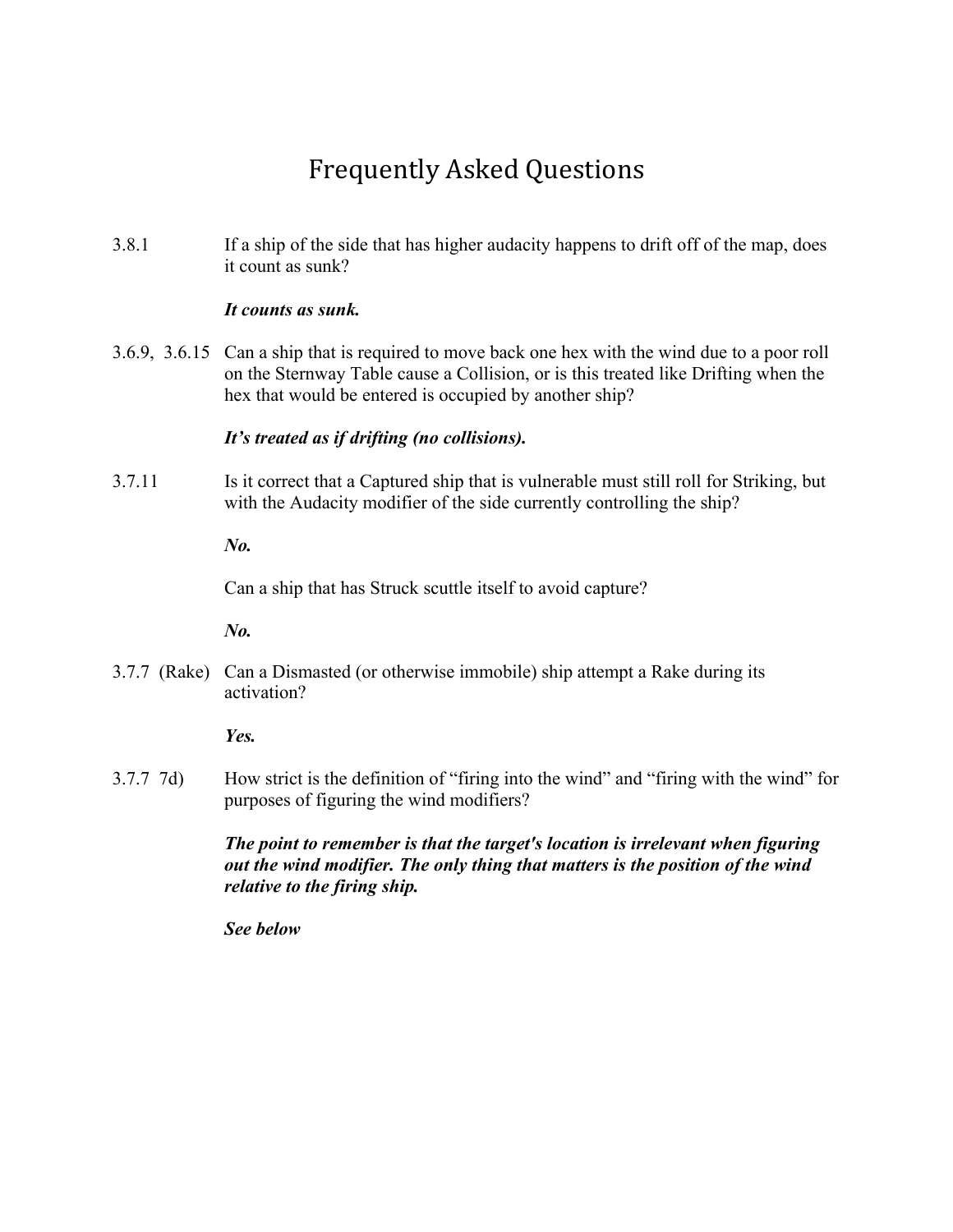



# Initiative Cards

Can Master Helmsman be played on an enemy ship?

*Yes.*

If both players have Blind Eye to Danger in their hands and the first player uses it for an initiative, may the second player use his to steal the initiative back?